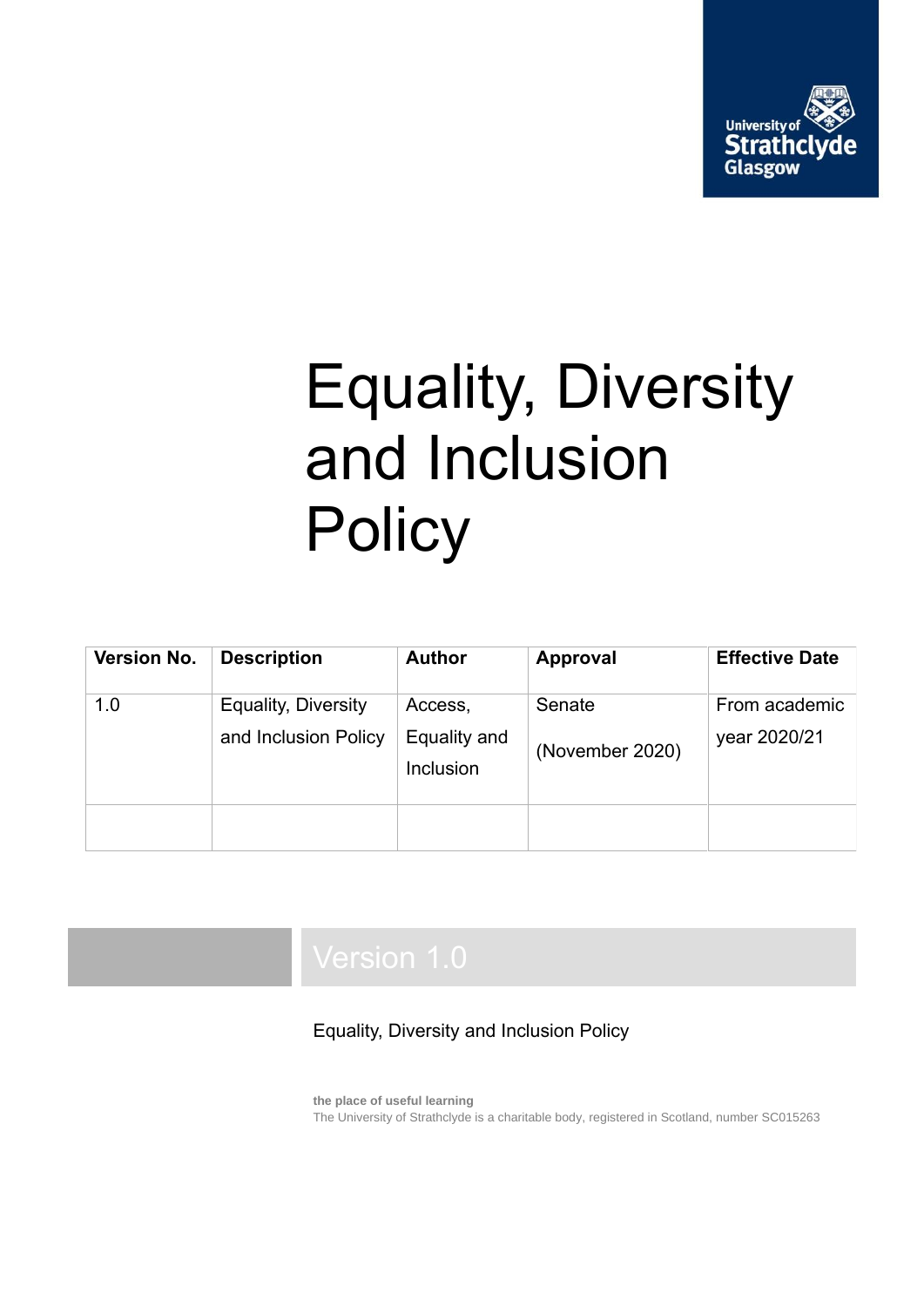## **Contents**

| 4. IMPLEMENTATION, ROLES AND RESPONSIBILITIES  4 |  |
|--------------------------------------------------|--|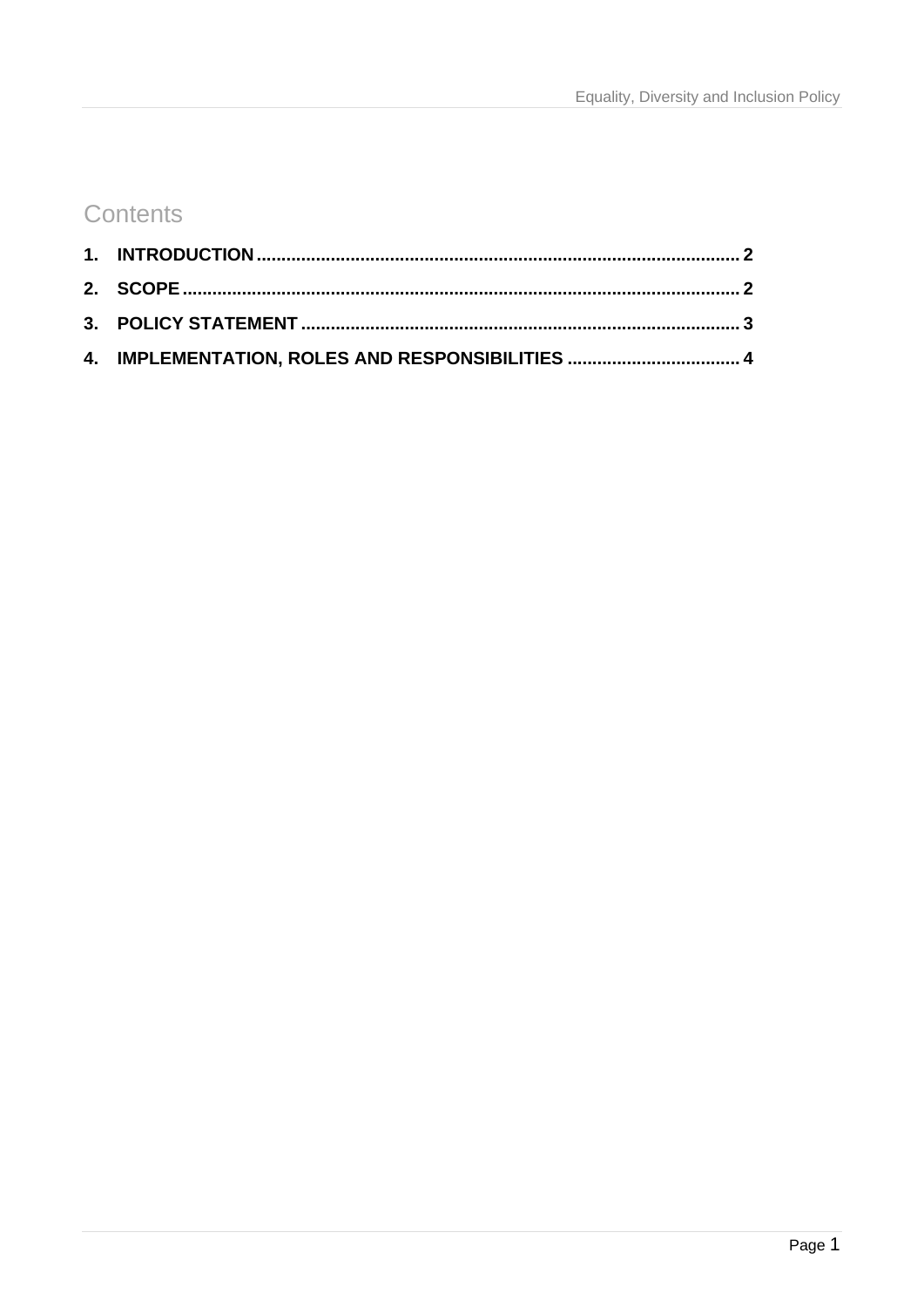#### **Equality, Diversity and Inclusion Policy**

#### <span id="page-2-0"></span>**1. INTRODUCTION**

- 1.1. The University of Strathclyde is a socially progressive institution, committed to achieving and promoting equality of opportunity in its learning, teaching, research and working environments. We support our students and staff to realise their full potential regardless of background.
- 1.2. We recognise, respect and value difference and diversity within and across the University community. An environment in which staff, students and visitors feel equally valued and respected is key to the realisation of the University's aims and objectives.
- 1.3. The University does not tolerate and works to prevent and eliminate discrimination, harassment and victimisation as defined under the [Equality Act 2010](https://www.equalityhumanrights.com/en/equality-act-2010/what-equality-act) and to ensure that our students, staff and visitors, as well as those who apply to work or study at the University, are treated fairly.
- 1.4. Our ambitions to continue to improve diversity, enable inclusion and promote equality are embedded within our [Vision 2020-25](https://www.strath.ac.uk/media/1newwebsite/documents/Strategic_Plan_2025.pdf) strategic plan and [People Strategy](https://www.strath.ac.uk/media/1newwebsite/documents/peoplestrategy2025.pdf) and reflected in our shared [values.](https://www.strath.ac.uk/whystrathclyde/values/)

#### <span id="page-2-1"></span>**2. SCOPE**

- 2.1. This policy outlines the principles that support the University to embed equality, diversity and inclusion across all areas of its work. It enables staff, students and other relevant parties to understand their rights and responsibilities and to assist the University in promoting equality of opportunity, diversity and preventing discrimination. The policy assists the University in carrying out the duties of the public sector equality duty in [Scotland.](https://www.equalityhumanrights.com/en/public-sector-equality-duty-scotland/fostering-understanding-reducing-prejudice-and-setting-equality)
- 2.2. The University is committed to promoting equality of opportunity, diversity and preventing discrimination for all. It acts to identify and address inequalities in respect of the protected characteristics<sup>1</sup> of age, disability, gender reassignment, marriage and civil partnership, pregnancy and maternity, race, religion or belief, sex and sexual orientation. We are also committed to equality of opportunity for students and staff who are care experienced and/or from a background of socio-economic disadvantage.
- 2.3. The policy is relevant to all members of the University community, including:

<sup>-</sup><sup>1</sup> <https://www.equalityhumanrights.com/en/equality-act/protected-characteristics>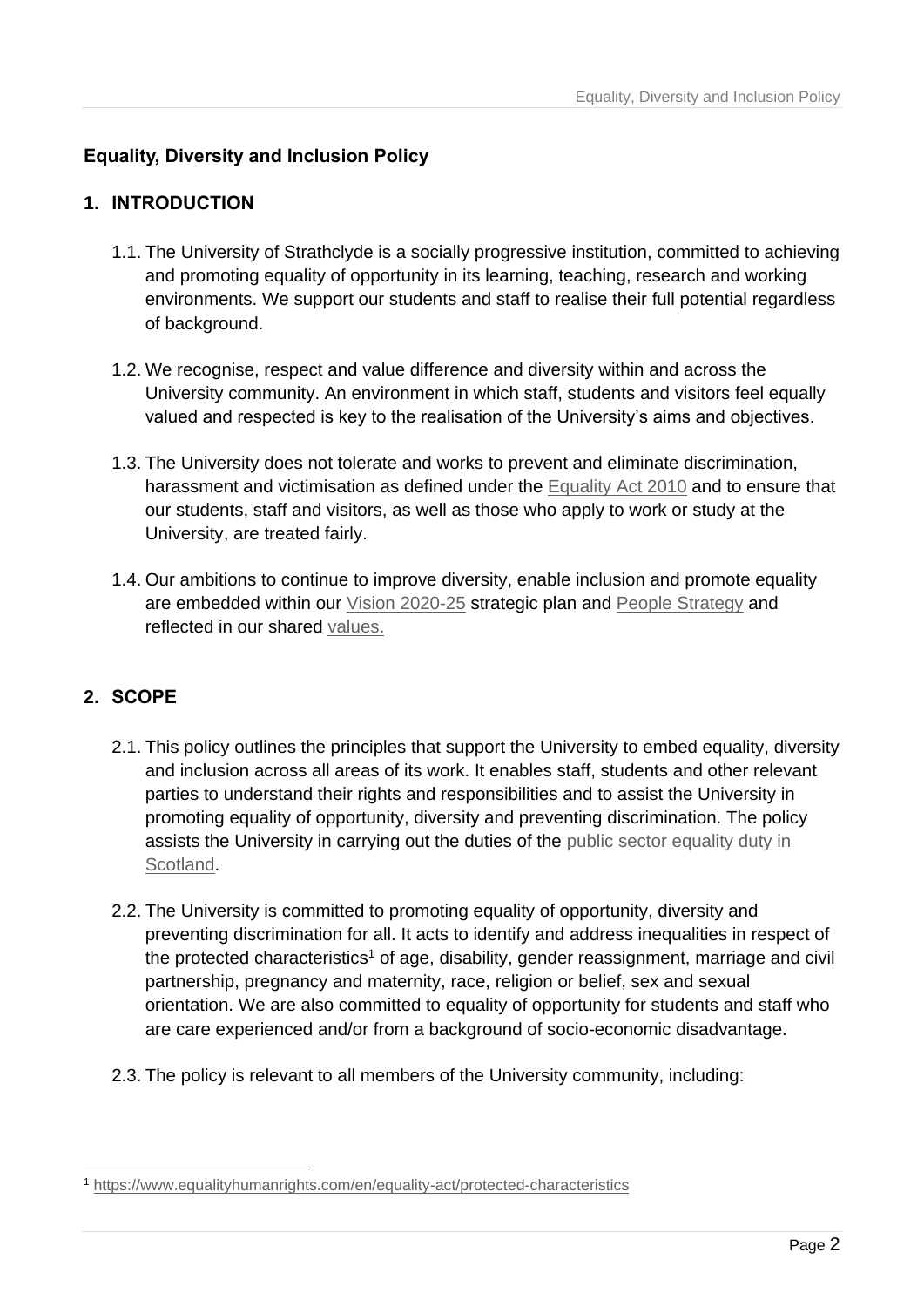- All members of staff including those with full-time, part-time and sessional contracts, honorary staff, and staff from other institutions or organisations on placement, or working on a visiting basis at the University
- All students, including exchange and placement students and those applying to study at Strathclyde
- Visitors, including individuals using the University's premises
- Contractors and volunteers working at the University
- Individuals working or acting on the University's behalf, including suppliers of goods and services
- 2.4. The University works in partnership with Strathclyde Students' Union to take forward its work on equality, diversity and inclusion and seeks to gather relevant student feedback to inform our activities in this area.

#### <span id="page-3-0"></span>**3. POLICY STATEMENT**

- 3.1. With regard to our students, staff, visitors and those who apply to work or study with us, and in respect of the characteristics outlined in section 2.2, the University will:
- a) Act to prevent and eliminate discrimination, harassment or victimisation on any grounds. A person's background and characteristics are not considered as criteria in student or staff recruitment, admissions, progression or support. We will ensure a safe, inclusive and respectful culture and environment and a shared commitment to preventing and challenging stereotyping, prejudice, discrimination and harassment.
- b) Advance equality of opportunity between different groups. We will identify and address areas of underrepresentation within student and staff populations and ensure everyone has equal opportunity to work, study and progress at the University. We accommodate the needs of different groups and individuals within University policies, procedures and practices, while promoting [shared values.](https://www.strath.ac.uk/whystrathclyde/values/)
- c) Foster good relations between different groups. We value the diversity of the University community and use University communications, events and activities to celebrate diversity, tackle prejudice and promote understanding between different groups.
- 3.2. The University may use [positive action,](https://www.equalityhumanrights.com/en/advice-and-guidance/employers-what-positive-action-workplace) as provided for within the Equality Act 2010, as a proactive and proportionate means of enabling or encouraging people with a protected characteristic to overcome or minimise disadvantage or participate in activity where they are underrepresented.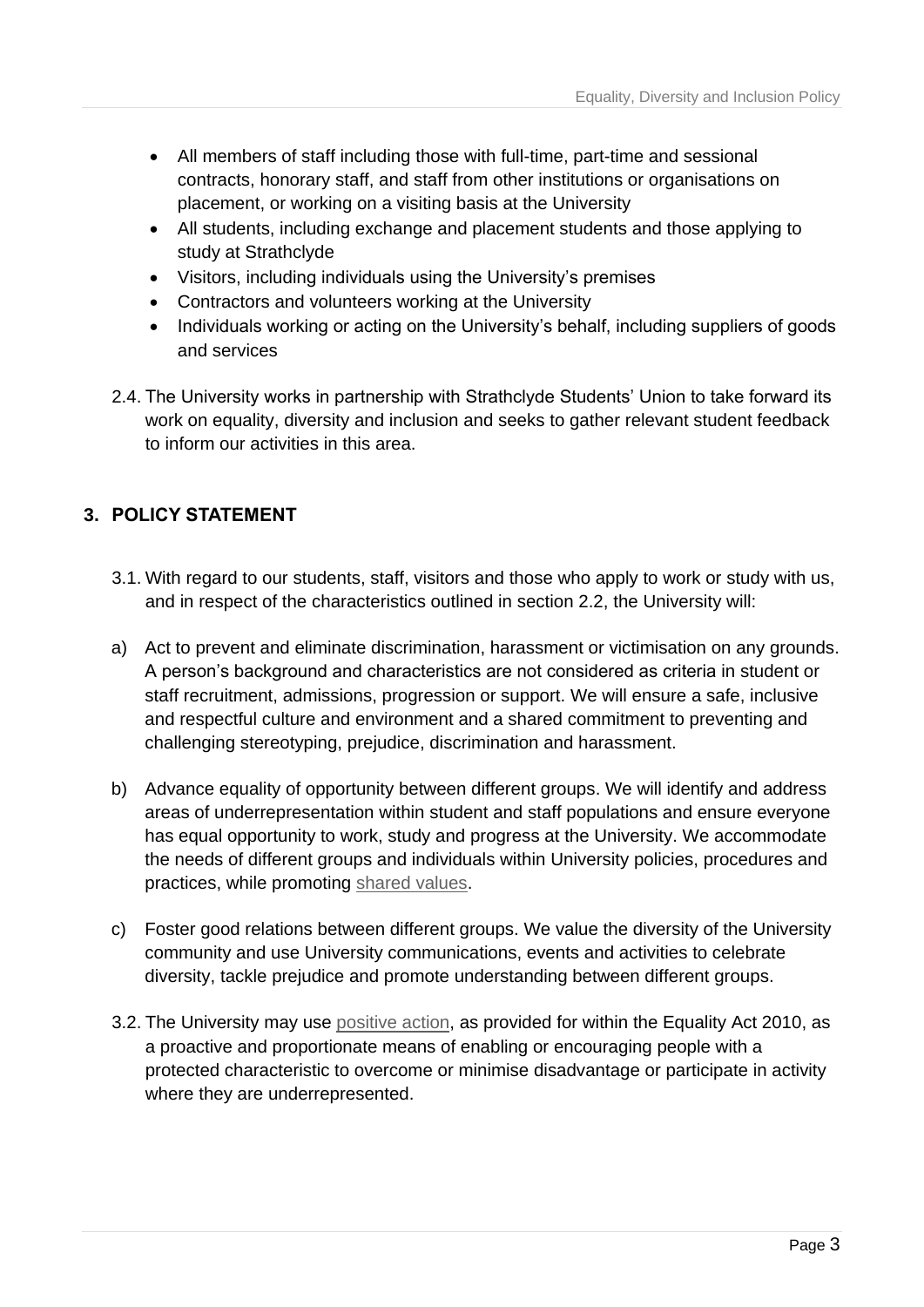#### <span id="page-4-0"></span>**4. IMPLEMENTATION, ROLES AND RESPONSIBILITIES**

- 4.1. This policy is implemented via the University's Equality Outcomes and associated action plan, published every four years. The Equality Outcomes are a set of measurable institutional equality priorities, informed by and monitored via an evidence base which includes internal equalities data, consultations with our student and staff populations and relevant sector evidence. They identify specific institutional actions to eliminate discrimination, advance equality of opportunity and foster good relations by protected characteristic group, with attached targets and timeframes.
- 4.2. The Equality Outcomes are subject to annual review by the University's Equality, Diversity and Inclusion Committee (EDIC), during which progress against identified actions is assessed and any necessary amendments to the action plan made.
- 4.3. The Principal and Vice Chancellor has overall responsibility for ensuring that this policy and the University's Equality Outcomes are implemented, supported by the Vice Principal in their role as Equality Champion and Chair of the Equality, Diversity and Inclusion Committee.
- 4.4. EDIC is responsible for ensuring that equality, diversity and inclusion policies, outcomes and objectives are disseminated across the University and embedded by Executive Deans, the University Secretary and Compliance Officer, Chief People Officer, Chief Financial Officer and Chief Commercial Officer. A link to guidance on embedding equality, diversity and inclusion can be found in Appendix B to this policy.
- 4.5. The University promotes awareness of this policy across campus through appropriate communication channels and provides relevant training to support staff and students to understand their rights and responsibilities with regards to equality, diversity and inclusion.
- 4.6. All staff, students, visitors, contractors, suppliers and others who fall within the scope of this policy are expected to adhere to it and are responsible for ensuring their own understanding of the policy and for seeking clarification on any aspect of the document as required.
- 4.7. The University will take prompt action in response to any alleged discrimination, victimisation or harassment. Individuals are expected to treat others with dignity and respect and not to engage in or otherwise support behaviour which amounts to discrimination, victimisation or harassment.
- 4.8. [Equality Impact Assessments](https://www.strath.ac.uk/equalitydiversity/eia/) (EIAs) are conducted during the development or review of University policies, procedures and practices. EIA is a systematic, evidence-based process which ensures our practices are the most effective that they can be for students, staff and the wider communities they affect.